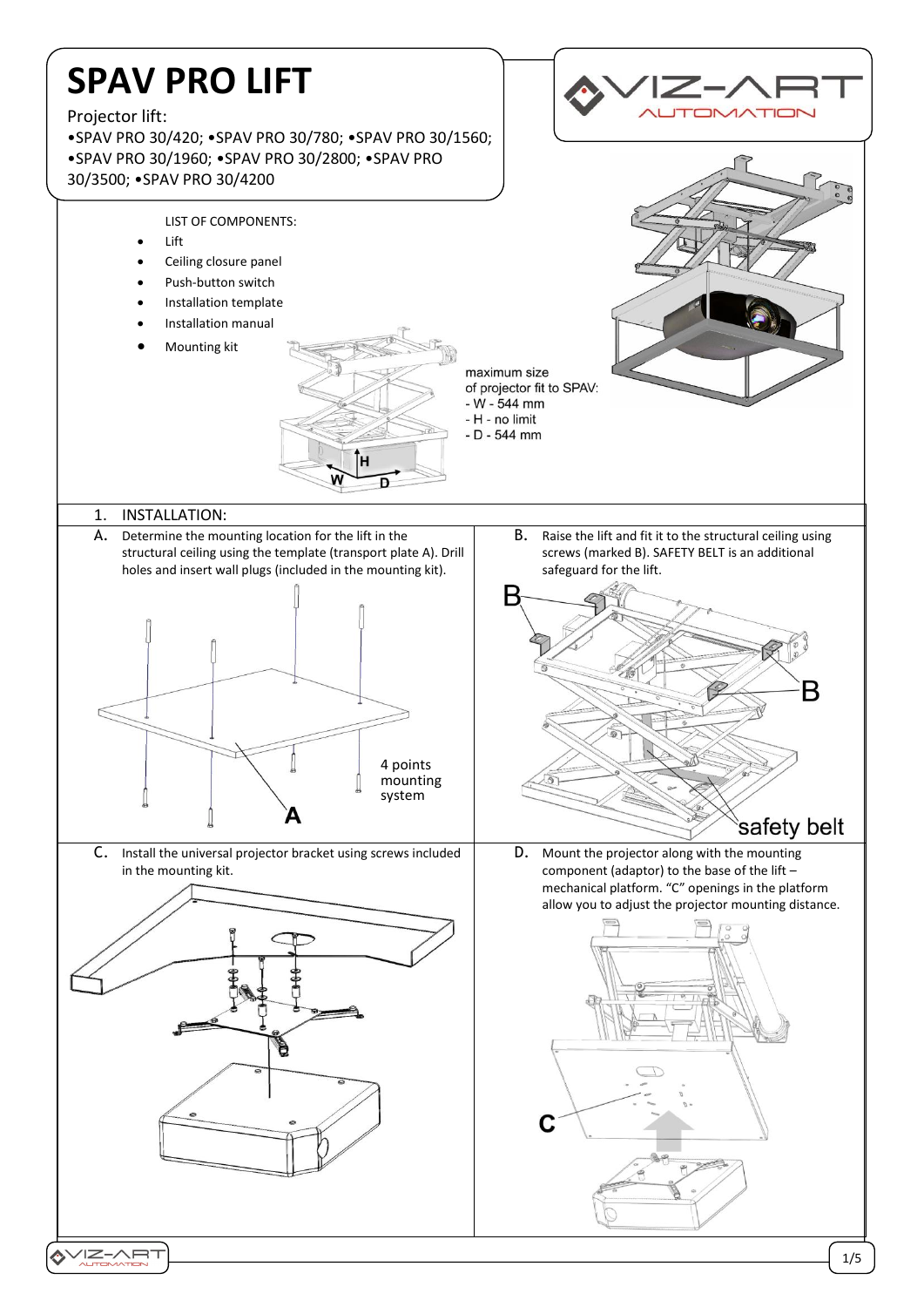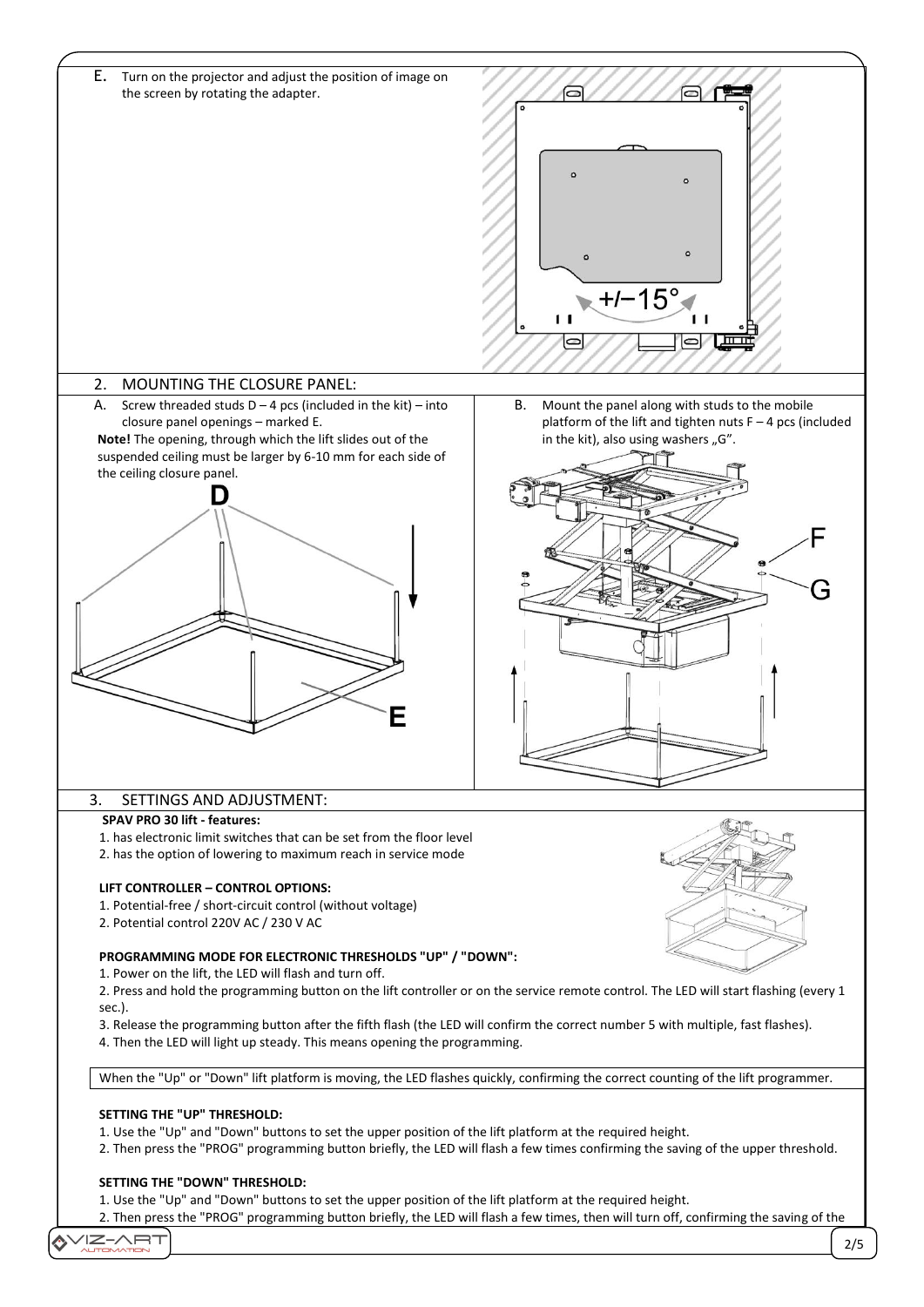# lower threshold and end of programming.

The lift can now move between the upper and lower programmed thresholds.

### **SERVICE REMOTE DESCRIPTION:**

- 1. LED diode
- 2. "PROG" programming button
- 3. Move "Up" button
- 4. Move "Down" button



#### **SERVICE MODE:**

It allows you to lower the lift to its maximum reach, bypassing the electronic limit switches. Warning! Lay enough signal and power cords to the projector to allow the lift to fully extend and not damage the cables and sockets on the projector.

# **ENTERING INTO THE SERVICE MODE:**

1. Power off the lift.

- 2. Press and hold the programming button on the lift controller or on the service remote control and then turn on the power.
- 3. When the LED on the controller or service remote control lights up, release the programming button after 2 seconds.
- 4. Use the "Up" and "Down" buttons to move the lift freely (note the lift goes beyond the electronically programmed thresholds).

### **EXIT FROM THE SERVICE MODE:**

1. Press the programming button and then using the "Up" and "Down" buttons the lift platform will move to the electronically programmed threshold and stop at it.

The service mode is only available after programming the "Up" / "Down" threshold.

|    | <b>PROTECTIVE MEASURES:</b>                                                                                                                                                                        |                                                                                                                                                                                                   |
|----|----------------------------------------------------------------------------------------------------------------------------------------------------------------------------------------------------|---------------------------------------------------------------------------------------------------------------------------------------------------------------------------------------------------|
| А. | THERMAL – switches the motor off after 4 minutes of<br>continuous lift operation. After the motor overheats and<br>turns off automatically, do not turn on the lift for approx. 10-<br>15 minutes. | B. MOTOR LIMIT SWITCHES. The lift is equipped with<br>drive limit switches, which determine the lift's top and<br>bottom stop positions.<br>Note! Adjusting sealed drive switches is prohibited!! |
|    | EMERGENCY BRAKE. In the event of a power outage, the lift<br>will stop immediately. The device will continue operating<br>upon restoring power.                                                    |                                                                                                                                                                                                   |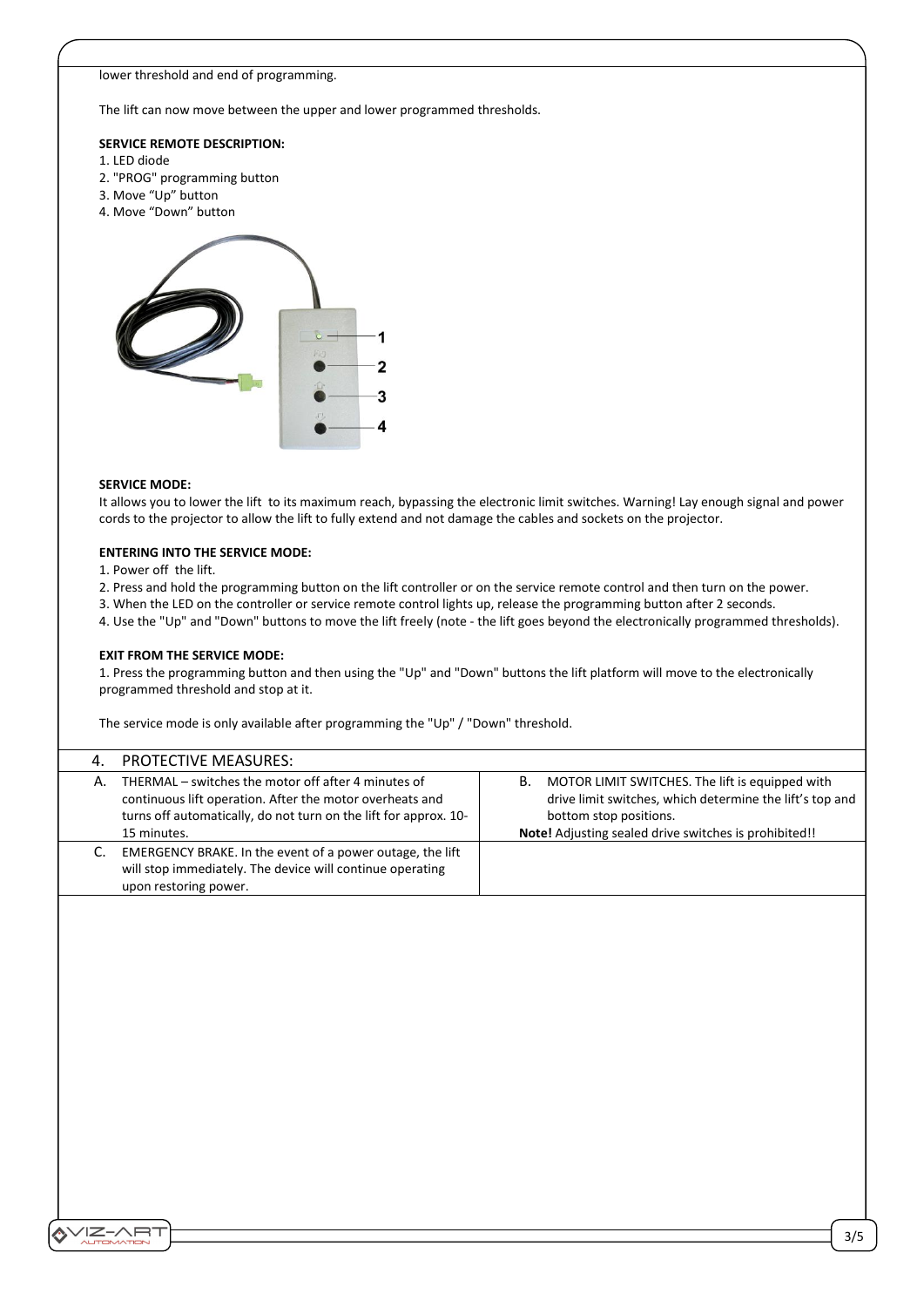| 5.<br><b>ELECTRICAL CONNECTION</b>                                                                                            |                                                               |  |  |
|-------------------------------------------------------------------------------------------------------------------------------|---------------------------------------------------------------|--|--|
| Only persons with appropriate authorization may connect the lift to a 230V power supply. The connection must follow the<br>Α. |                                                               |  |  |
| diagram and the instructions.                                                                                                 |                                                               |  |  |
|                                                                                                                               |                                                               |  |  |
|                                                                                                                               | Power supply                                                  |  |  |
| Model<br><b>SPAV PRO 30/780</b>                                                                                               |                                                               |  |  |
| Serial no:<br>EU 000 7266 Consumption:<br>Made in EUROPE (Country of origin: Poland)                                          |                                                               |  |  |
| Power supply:<br><b>回CE A A 区 企 IEC</b><br>220V - 60Hz<br>230V - 50Hz                                                         | Yellow                                                        |  |  |
| <b>ANS</b>                                                                                                                    | and green<br>$\mathcal{M}_{\mathbb{C}}$                       |  |  |
|                                                                                                                               |                                                               |  |  |
|                                                                                                                               |                                                               |  |  |
|                                                                                                                               |                                                               |  |  |
| LED <sup>,</sup><br>PROG<br><b>NSBI</b><br>$L_{1}N_{2}$                                                                       | <b>Blue N</b>                                                 |  |  |
| LED diode                                                                                                                     |                                                               |  |  |
|                                                                                                                               | Brown $L_1$                                                   |  |  |
|                                                                                                                               |                                                               |  |  |
|                                                                                                                               |                                                               |  |  |
| Programming button                                                                                                            |                                                               |  |  |
|                                                                                                                               |                                                               |  |  |
|                                                                                                                               |                                                               |  |  |
| Potential-free control                                                                                                        | 230 V AC control                                              |  |  |
|                                                                                                                               |                                                               |  |  |
| Lift control                                                                                                                  |                                                               |  |  |
| 6. TECHNICAL DATA:                                                                                                            |                                                               |  |  |
| Extension:                                                                                                                    | 420 mm - SPAV PRO 30/420<br>780 mm - SPAV PRO 30/780          |  |  |
|                                                                                                                               | 560 mm - SPAV PRO 30/1560                                     |  |  |
|                                                                                                                               | 1960 mm - SPAV PRO 30/1960                                    |  |  |
|                                                                                                                               | 2800 mm - SPAV PRO 30/2800                                    |  |  |
|                                                                                                                               | 3500 mm - SPAV PRO 30/3500<br>4200 mm - SPAV PRO 30/4200      |  |  |
| Capacity:                                                                                                                     | 30kg                                                          |  |  |
|                                                                                                                               |                                                               |  |  |
| Adjustment of settings:                                                                                                       | Limit switches $-$ up $-$ down<br>Projector rotation +/- 15°. |  |  |
|                                                                                                                               | Distance from the screen.                                     |  |  |
| Power supply:                                                                                                                 | 230 V / 50 Hz                                                 |  |  |
|                                                                                                                               | 220 V / 60 Hz                                                 |  |  |
| Manufacturer: VIZ-ART Automation                                                                                              |                                                               |  |  |
| tel.+48 22/6138899                                                                                                            | www.viz-art.eu                                                |  |  |
|                                                                                                                               |                                                               |  |  |
|                                                                                                                               |                                                               |  |  |
|                                                                                                                               |                                                               |  |  |
|                                                                                                                               |                                                               |  |  |
|                                                                                                                               |                                                               |  |  |
|                                                                                                                               |                                                               |  |  |
|                                                                                                                               |                                                               |  |  |
|                                                                                                                               |                                                               |  |  |
|                                                                                                                               |                                                               |  |  |
|                                                                                                                               |                                                               |  |  |
|                                                                                                                               |                                                               |  |  |
|                                                                                                                               |                                                               |  |  |
|                                                                                                                               |                                                               |  |  |
|                                                                                                                               |                                                               |  |  |
|                                                                                                                               |                                                               |  |  |
|                                                                                                                               |                                                               |  |  |
|                                                                                                                               |                                                               |  |  |
| WIZ-ART                                                                                                                       | 4/5                                                           |  |  |